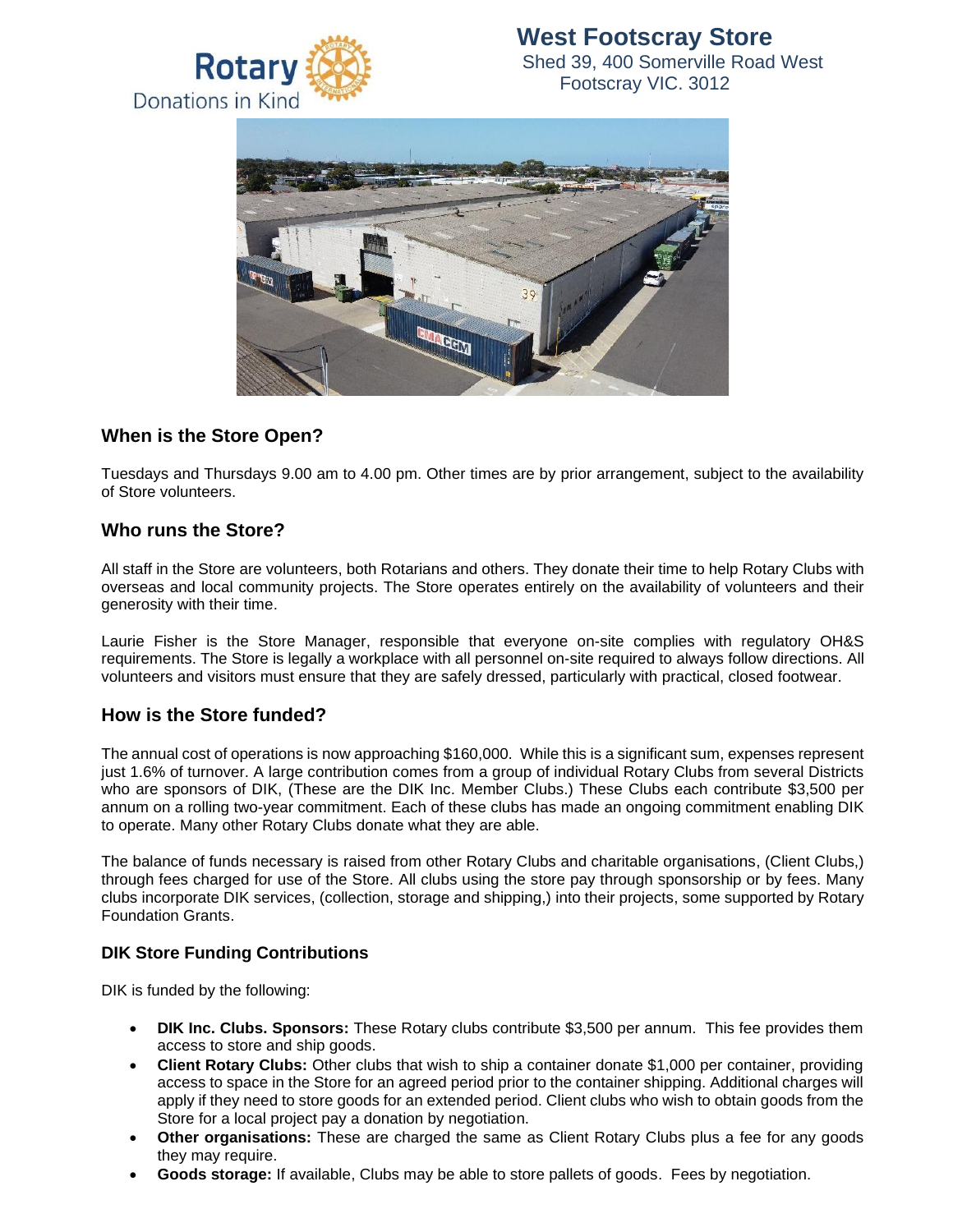## **From where are the goods collected?**

DIK rely on Rotary Clubs to identify potential donations in their area and to coordinate collection of suitable material.

Goods are donated to the Store from many sources including corporations, hospitals, educational institutions, government and private donors. DIK management and Rotary clubs maintain many contacts with these organisations. Individual clubs also are a great source of suitable goods. The Store contains both goods collected for a specific Club project and other goods received awaiting allocation.

DIK provides a volunteer-run pick-up service for larger quantities and can collect goods by prior arrangement. Smaller quantities should be delivered by the donor or a Rotary Club.

### **How are the goods distributed?**

Goods are distributed to beneficiaries through Rotary club projects. A majority of goods in the Store are available to be allocated to Sponsor and Client Clubs for mainly overseas container projects, approved by their club boards.

DIK will often make goods available to Rotary Clubs free of charge, where a genuine need is demonstrated. DIK requests that Clubs who access free goods subsequently replace them so DIK can continue this service.

### **How can my Club obtain goods for distribution?**

- **Local community projects:** DIK maintain a standard procedure, where your club will initially contact the Store manager. When arrangements have been agreed, the Store management will advise and confirm the availability of goods and when they can be collected.
- **International projects–Shipping Containers:** Once the project has been agreed by the Club Board, Clubs will provide DIK with a wish list. Frequently the project and this wish list will have been discussed with DIK. They will have been advised what goods were likely to be available leaving the Club to source other material for the project.

#### **Container Shipping Procedure**

The Store has limited space and on average ships between1 and 3 containers each month. DIK will secure a shipping date before they can allocate space. When the Store receives project details, they will arrange a meeting with the Club Project Manager to discuss the project. When any issues have been resolved, a shipping company is engaged to provide details on available shipping and associated costs to be paid by the Club. DIK will then allocate space and agree suitable dates for storage, container availability and packing by club members. DIK are able to source the containers and arrange shipping details on behalf of the Clubs.

#### **Shipping to Timor Leste**

The DIK West Footscray Store specialises in shipping goods to Timor Leste on behalf of Rotary Clubs throughout Australia. This arrangement allows other Stores to concentrate on other international destinations creating overall efficiency. The Store ships a container to Timor approximately every 6 weeks. There are no restrictions on the size of the shipment and the current shipping and storage charge is currently \$320/m<sup>3</sup>.